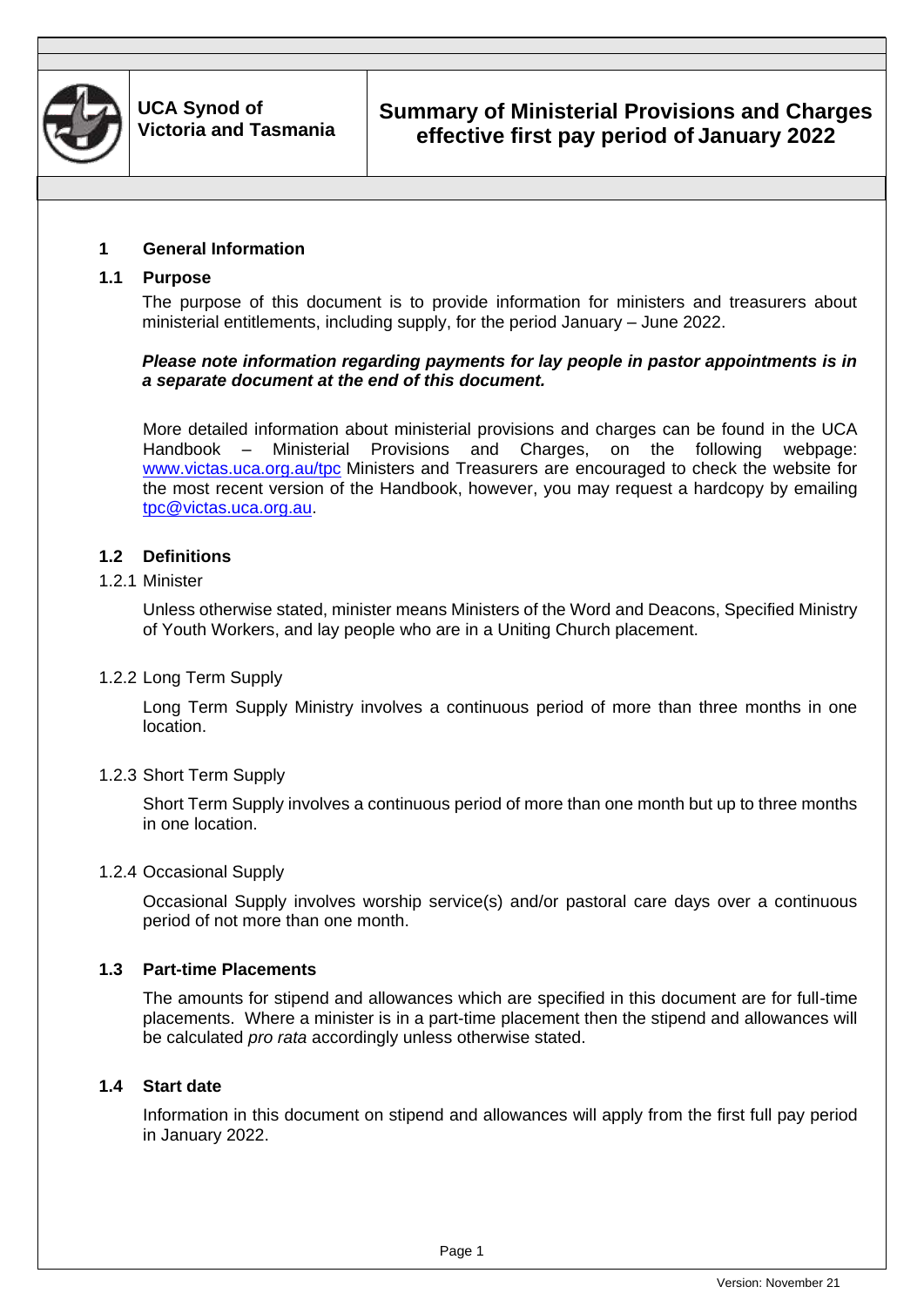

#### **2 Ministers in Placement**

#### **2.1 Stipend**

From the first full pay period in January 2022 a stipend increase of 1.75% will come into effect:

The 2022 minimum stipend payable to ministers in full-time placement is:

#### **\$63,840 per annum**

#### **2.2 Manse Allowance**

The manse allowance for ministers in full-time placement in Victoria and Tasmania, not living in a Church-provided manse is:

#### **\$18,266 per annum (up to) OR \$351 per week (up to)**

Note: See the *UCA Handbook of Ministerial Provisions and Charges for* allowances for part-time placements.

#### **2.3 Long Service Leave (LSL) Levy**

The Ministers' LSL Fund levy for 2022 is \$700. The levy applies pro rata for ministers in part time placements and for ministers in a long term supply arrangement who are available for placement.

#### **2.4 Superannuation**

2.4.1 Ordained Ministers in Placement

| <b>Notional Stipend</b>                         |     | $$61,226$ pa |
|-------------------------------------------------|-----|--------------|
| <b>Superannuation Contributions (full-time)</b> |     |              |
| Minister's contribution**                       | 6%  | $$3,672$ pa  |
| Church Council / sponsoring body contribution   | 15% | $$9,180$ pa  |

\*\*This contribution is deducted from the stipend and forwarded to the Beneficiary or other nominated fund.

Contributions to the Beneficiary Fund are calculated as a percentage of the **Notional Stipend**, rounded to the nearest figure divisible by 12. Every July at the first full pay period the revised Notional Stipend comes into effect, as a result additional after tax superannuation is paid with a resulting decrease in take home salary.

#### 2.4.2 Non-ordained Person in Placement

Contributions are calculated as a percentage of **actual stipend**. Where payment is made at the rate of the Minimum Stipend (see 2.1 above) then the following contributions will apply:

|                                              |     | <b>Full-time</b> |
|----------------------------------------------|-----|------------------|
| Non-ordained Person's contribution***        | 6%  | \$3,830          |
| Church Council /sponsoring body contribution | 15% | \$9,576          |

\*\*\* This contribution is deducted from the stipend and forwarded to superannuation fund of choice

#### **2.5 Ministers' Insurance**

2.5.1 The Church Council/sponsoring body contributes to both the Ministers Special Assurance Fund which helps to meet the costs of supply during a minister's illness or maternity leave, and the Ministers Awaiting Placement Fund which supports some ministers awaiting placement. (Refer Appendix C for more detailed information)

The contribution for full-time ministers is as follows:

#### **\$1,000 per annum**

2.5.2 WorkCover Insurance will be invoiced to congregations based on rateable remuneration.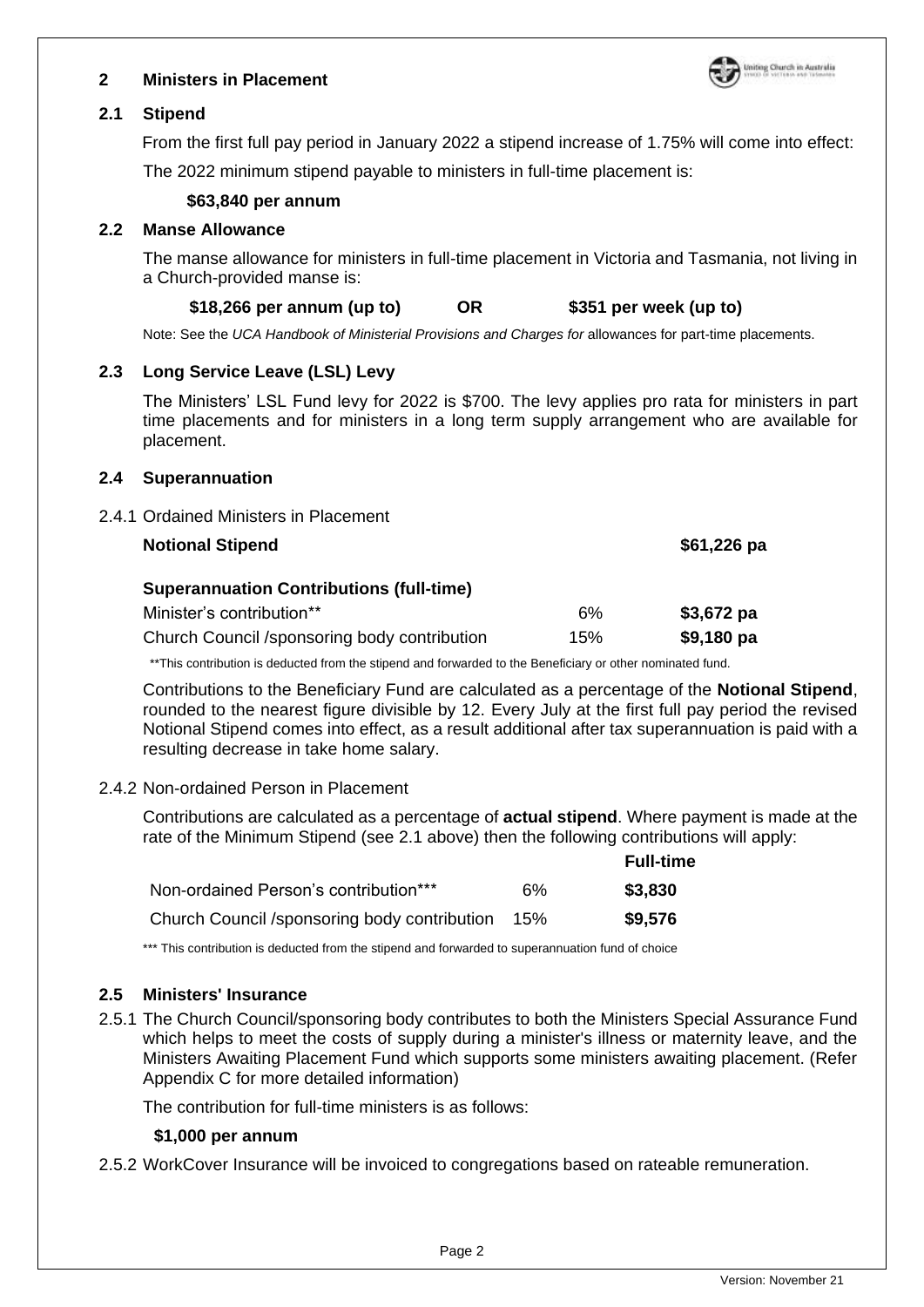

#### **2.6 Personal Resources and Development Allowance**

Ministers in full-time or part-time placement are entitled to a Personal Resources and Development Allowance (PRDA) as follows:

| <b>Full-Time Placements</b>                                                                                            |         | <b>Part-Time Placements</b> |         |
|------------------------------------------------------------------------------------------------------------------------|---------|-----------------------------|---------|
| \$2,826<br>Full-time                                                                                                   |         | 0.9                         | \$2,573 |
| <b>Full-time Discounted</b><br>(may apply where a minister is<br>provided with equipment such as<br>computer/ printer) |         | 0.8                         | \$2,321 |
|                                                                                                                        | \$1,575 | 0.7                         | \$2,068 |
|                                                                                                                        |         | 0.6                         | \$1,816 |
|                                                                                                                        |         | 0.5                         | \$1,563 |
|                                                                                                                        |         | 0.4                         | \$1,310 |

While each minister determines how they will use the grant, it is expected that there will be consultation about professional development between the minister and the Church Council (or other responsible body) and presbytery.

The purpose of the PRDA is for supervision, professional development including attendance at the annual presbytery conference, personal resources for ministry and computer hardware costs and associated equipment.

Ministers in a placement attending an annual presbytery conference are to meet a cost of up to \$300 a year from the PRDA. Any cost beyond that would normally be funded by the presbytery or voluntarily by the congregation (or other appropriate body) or minister.

#### **2.7 Travel Allowance**

The Travel Allowance is calculated on kilometres irrespective of the time fraction of a placement and includes two components: a Car Allowance plus a Fuel Cost Allowance.

#### 2.7.1 Car allowance:

- (a) Travel up to 5,000 km per annum: \$5,300; or
- (b) Travel from 5,000 km up to 20,000 km per annum: \$5,300, plus \$330 per 1,000 km travelled above 5,000 km; or
- (c) Travel from 20,000 km up to 30,000 km per annum: \$10,250 plus \$200 per 1,000 km travelled above 20,000 km; or
- (d) Travel above 30,000 km per annum: \$12,250 plus \$130 per 1,000 km travelled above 30,000 km.

#### **PLUS**

2.7.2 Fuel Cost Allowance - \$200 per 1,000 km of travel per annum – see Appendix A page 6.

#### **2.8 Ad hoc travelling allowance**

From 1 January 2022, the ad-hoc travelling allowances for ministers' professional duties are:

- \$0.76 per kilometre for cost reimbursement for ministers not in placement, ministerial candidates, retired ministers and lay preachers not in business or employment; or
- \$0.40 per kilometre for marginal cost reimbursement only (which includes \$0.20 per kilometre as the fuel cost component), for ministers in placement or other employment and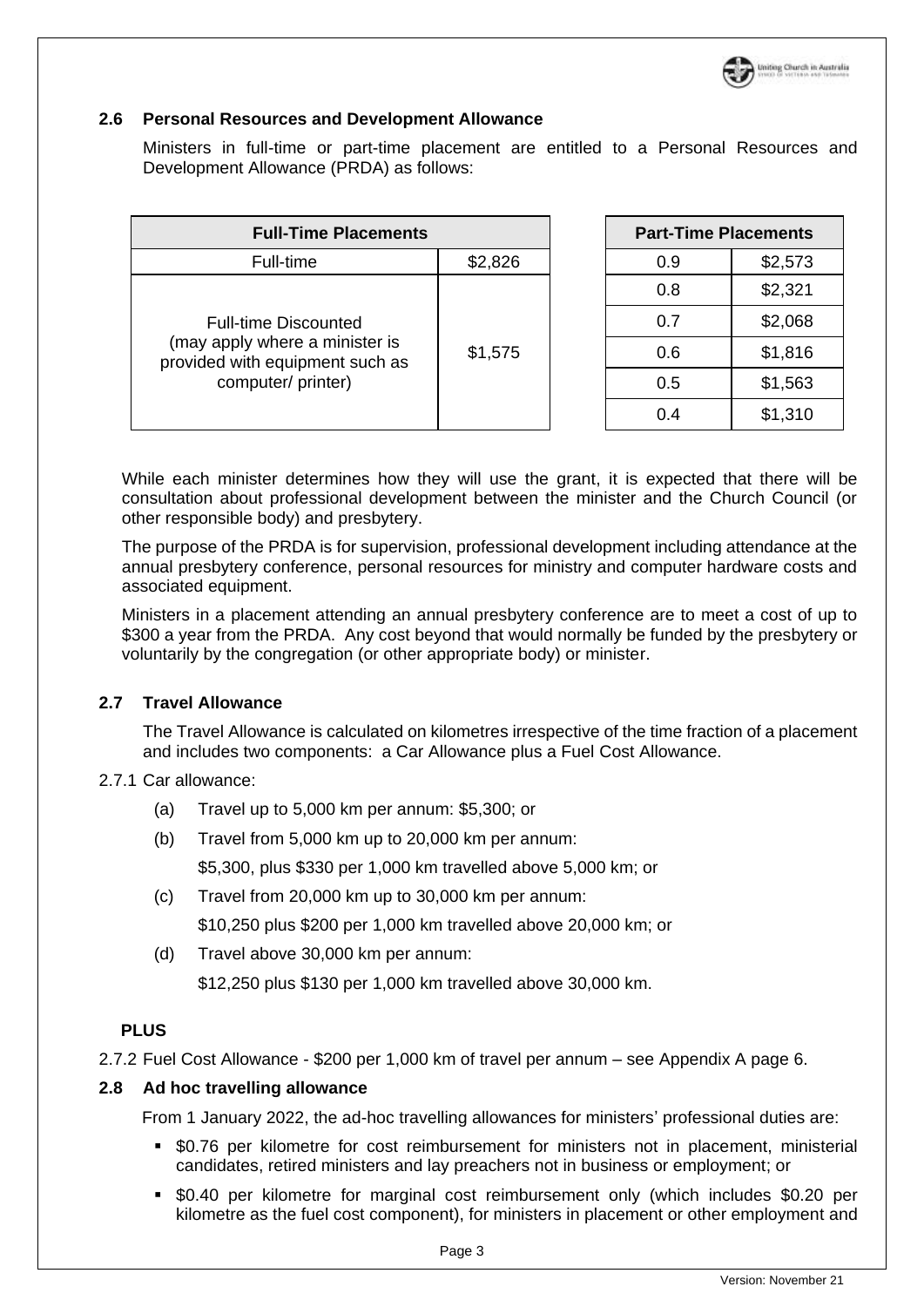other lay preachers; and restricted, as a guideline, to a daily limit not to exceed reasonable commercial car rental costs.

#### **2.9 Synod Committee Travel Rate**

The figure for Synod Committee Membership is \$0.40 per kilometre.

#### **3 Supply Ministry**

*Note: Ministerial candidates undertaking supply not related to their field education placements are eligible to receive full supply ministry rates.* 

> *Supply ministry fees do not apply to lay preachers. See <https://victas.uca.org.au/ministry-mission/lay-preachers-association/> for further information.*

#### **3.1 Fees**

| <b>Occasional Supply</b>                                                           | <b>Short Term Supply</b>                               |  |  |
|------------------------------------------------------------------------------------|--------------------------------------------------------|--|--|
| \$165 for one service per day                                                      | \$195 for one service per day                          |  |  |
| \$265 for two services per day                                                     | \$330 for two services per day                         |  |  |
| \$365 for more than two services<br>on any one Sunday;                             | \$410 for more than two services<br>on any one Sunday; |  |  |
| \$235 per day for pastoral ministry<br>\$235 per day for pastoral ministry         |                                                        |  |  |
| <b>Long-Term Supply</b>                                                            |                                                        |  |  |
| Minimum stipend, Personal Resource Development Allowance, Car Allowance (see 2.8), |                                                        |  |  |

provision of manse or Manse Allowance. Where Long-Term Supply is more than 12 months then 14 days Study Leave and 4 weeks annual leave apply

#### **Payment**

Supply ministry can be paid through Centralised Stipend and Payroll systems, see <https://victas.uca.org.au/resources/accounting-services/stipends-payroll/> for the relevant forms.

#### **3.2 Travelling expenses**

Reimbursement of actual travelling expenses or as defined in the ad hoc travelling allowance (see 2.9 above).

#### **3.3 Superannuation**

Where supply payments to ministers exceed \$450 per calendar month, compulsory superannuation of 10% of supply fees and travel allowance applies. It should be paid to an accumulation fund administered by the Beneficiary Fund or superannuation fund of choice.

#### **4 Payments on behalf of Ministers**

#### **4.1 Long Service Leave (LSL) and Ministers Special Assurance**

LSL and Ministers Special Assurance Fund payments are to be forwarded quarterly to:

Accounting Services Email: [accounting@victas.uca.org.au](mailto:accounting@victas.uca.org.au)

#### **4.2 NGS Super**

Payments and queries should be directed to:

NGS Administration GPO Box 4303 MELBOURNE VIC 3000 Ph: 1300 133 177

Page 4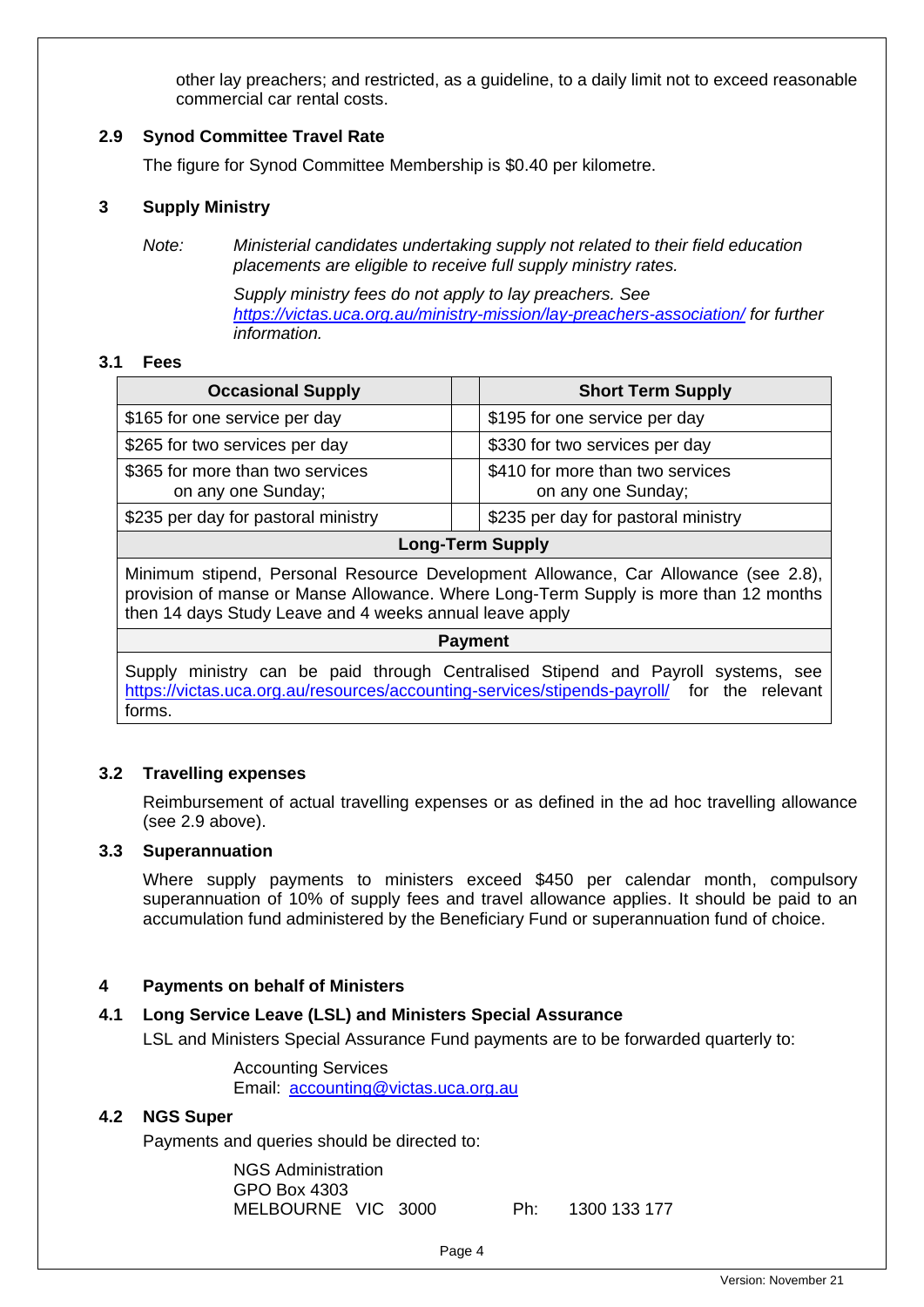# **4.3 Mercer Super Trust – Uniting Church in Australia Beneficiary Fund**

Helpline Services: Within Australia

Outside Australia

1800 682 525 61 3 86871823 [www.mercersupertrust.com](http://www.mercersupertrust.com/) 

Website:

Lanvience.

**Rev Dr Mark Lawrence General Secretary**

**November 2021**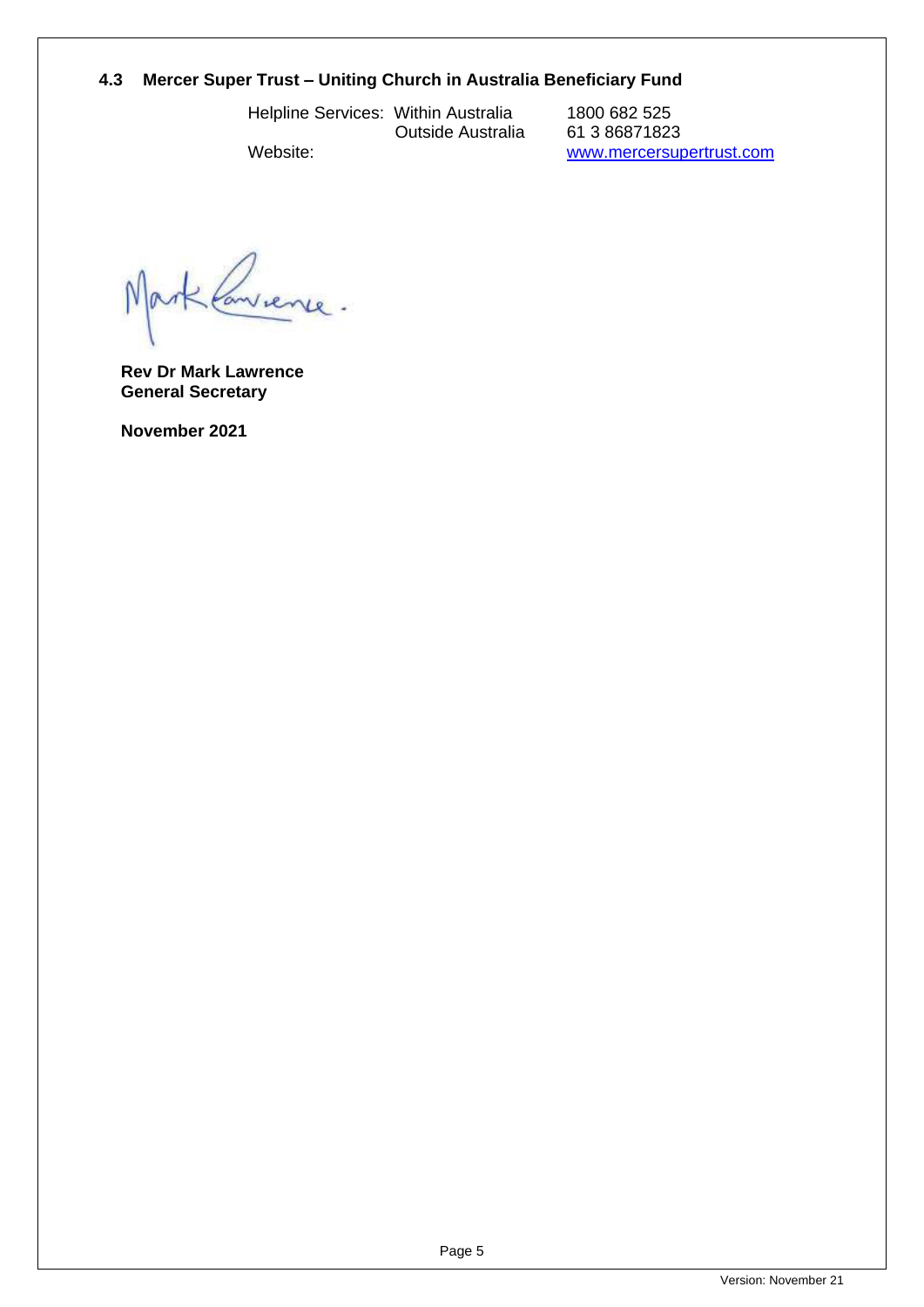

# **Appendix A – 2022 Travel Allowance (for details see 2.8 above)**

| <b>Car Allowance</b> |          | <b>Fuel Allowance</b> | <b>Total</b> |
|----------------------|----------|-----------------------|--------------|
| <b>Kilometres pa</b> | \$       | \$200 per 1,000km     | \$           |
| 5,000                | \$5,300  | \$1000                | \$6,300      |
| 6,000                | \$5,630  | \$1,200               | \$6,830      |
| 7,000                | \$5,960  | \$1,400               | \$7,360      |
| 8,000                | \$6,290  | \$1,600               | \$7,890      |
| 9,000                | \$6,620  | \$1,800               | \$8,420      |
| 10,000               | \$6,950  | \$2,000               | \$8,950      |
| 11,000               | \$7,280  | \$2,200               | \$9,480      |
| 12,000               | \$7,610  | \$2,400               | \$10,010     |
| 13,000               | \$7,940  | \$2,600               | \$10,540     |
| 14,000               | \$8,270  | \$2,800               | \$11,070     |
| 15,000               | \$8,600  | \$3000                | \$11,600     |
| 16,000               | \$8,930  | \$3,200               | \$12,130     |
| 17,000               | \$9,260  | \$3,400               | \$12,660     |
| 18,000               | \$9,590  | \$3,600               | \$13,190     |
| 19,000               | \$9,920  | \$3,800               | \$13,720     |
| 20,000               | \$10,250 | \$4,000               | \$14,250     |
| 21,000               | \$10,450 | \$4,200               | \$14,650     |
| 22,000               | \$10,650 | \$4,400               | \$15050      |
| 23,000               | \$10,850 | \$4,600               | \$15,450     |
| 24,000               | \$11,050 | \$4,800               | \$15,850     |
| 25,000               | \$11,250 | \$5,000               | \$16,250     |
| 26,000               | \$11,450 | \$5,200               | \$16,650     |
| 27,000               | \$11,650 | \$5,400               | \$17,050     |
| 28,000               | \$11,850 | \$5,600               | \$17,450     |
| 29,000               | \$12,050 | \$5,800               | \$17,850     |
| 30,000               | \$12,250 | \$6,000               | \$18,250     |
| 31,000               | \$12,380 | \$6,200               | \$18,580     |
| 32,000               | \$12,510 | \$6,400               | \$18,910     |
| 33,000               | \$12,640 | \$6,600               | \$19,240     |
| 34,000               | \$12,770 | \$6,800               | \$19,570     |
| 35,000               | \$12,900 | \$7,000               | \$19,900     |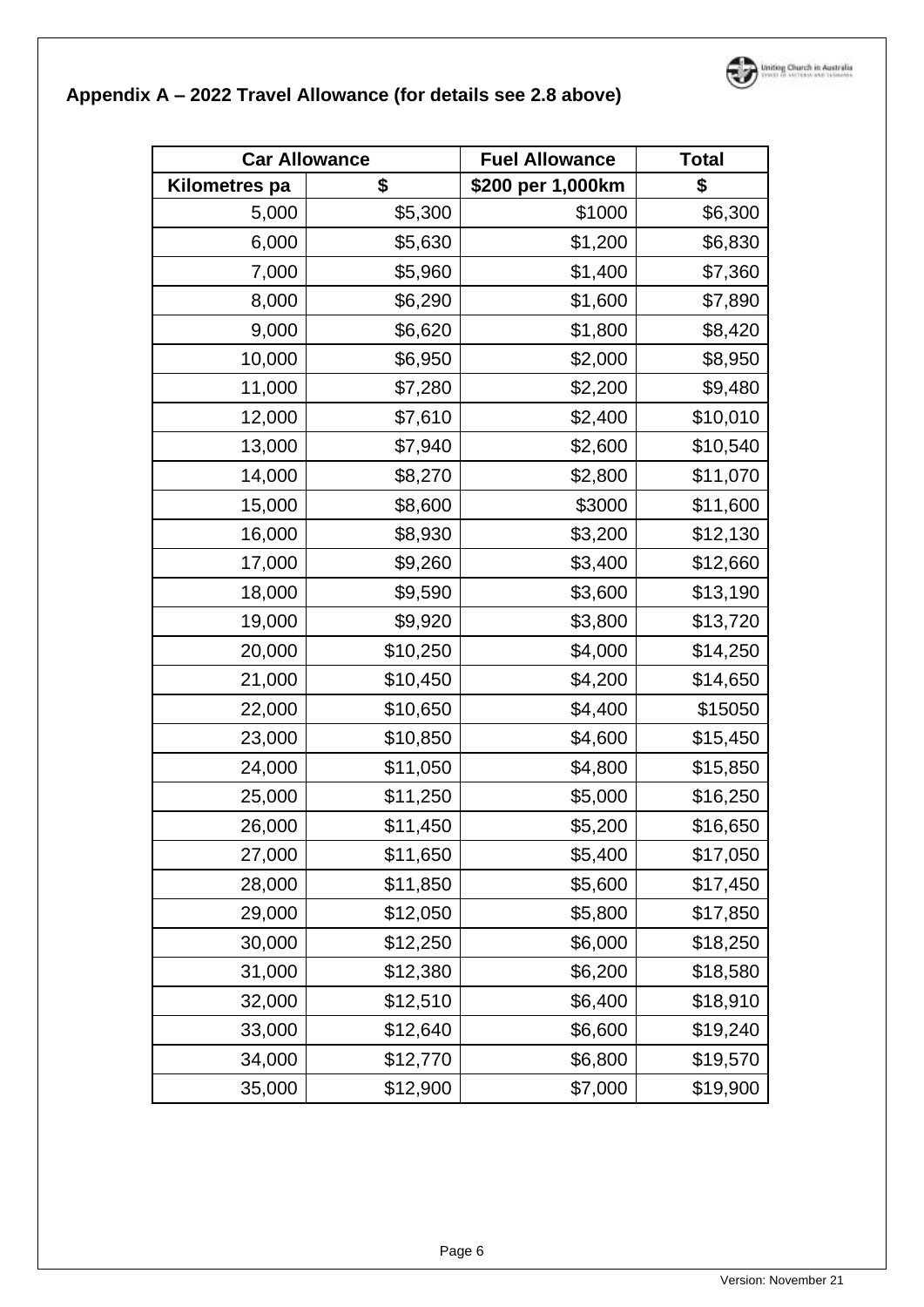## **Appendix B – Ministers Awaiting Placement Fund and Ministers Special Assurance Fund**

The Ministers Awaiting Placement (MAP) Fund and the Ministers Special Assurance (MSA) Fund are funded from the contributions from congregations and agencies for each minister. The Pastoral Assistance Committee (PAC) administers these funds.

The Synod Standing Committee determines the amount of the annual contribution on the recommendation of the PAC. In 2022 the combined contribution will be \$1,000 for each minister in a full time placement. This is \$50 for MAP and \$950 for MSA. Pro rata rates apply to part time placements.

#### **Ministers Awaiting Placement (MAP) fund**

The PAC Bylaws state that a Minister may be eligible for a grant for up to 3 months while awaiting placement. Any income received during this time should be reported and offset against the grant. The Placements Committee, upon referral from the Presbytery PRC, determines the eligibility of ministers to receive payments from this fund. When this is resolved, the request is referred to the PAC to determine the level of assistance.

#### **Ministers Special Assurance (MSA) Fund**

This fund is used to cover the supply costs for a placement while Ministers are on approved sick leave, maternity leave or adoption leave. (Leave is approved by the Presbytery) The placement continues to pay the Minister their relevant entitlements. Supply is paid up to 0.5 of the minister's time fraction.

In cases of extended sick leave, the PAC takes responsibility for the payment of the minister's entitlements after 3 months continuous approved sick leave, or 3 months in a calendar year. The congregation takes responsibility for the cost of supply from that time on.

#### **How to access the Ministers Special Assurance Fund**

- 1. When the minister notifies the Church Council that they require sick leave, please ensure that the presbytery is also notified and provided with a Medical Certificate. The Presbytery PRC will assist in finding suitable supply where necessary.
- 2. Where supply ministry is used, please contact the Secretary of the PAC who will provide information about the options available for the payment of the person/s undertaking supply and support the process as necessary.

Contact Details:

Secretary Deb Penaluna [debra.penaluna@victas.uca.org.au](mailto:debra.penaluna@victas.uca.org.au)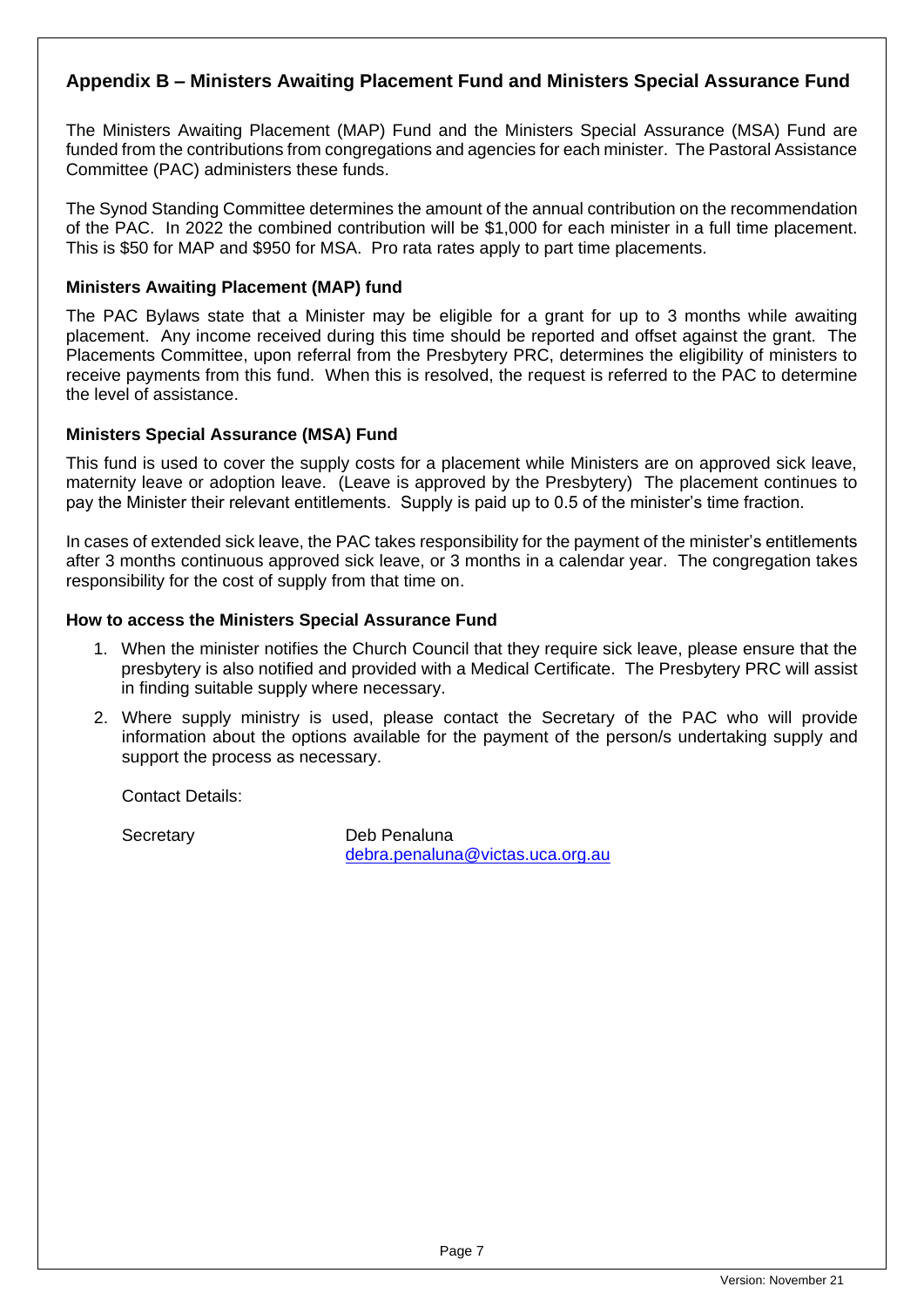

Effective from the first pay period in 2022 for lay people in pastor roles who were appointed after July 2019 or transitioned to these arrangements. The rate is an increase of 1.75%

Transition to these arrangements is by negotiation with the employee, 'employing body' and ensuring that the presbytery is informed of the discussions and decisions.

## **Wage table**

| Level          | <b>Annual Salary 1</b> | Hourly rate $-$<br><b>Full-time/Part-time</b> | <b>Hourly Rate -</b><br><b>Casual</b> |
|----------------|------------------------|-----------------------------------------------|---------------------------------------|
|                | \$60,670.15            | \$30.71                                       | \$38.39                               |
| $\mathbf{2}$   | \$67,411.28            | \$34.12                                       | \$42.65                               |
| 3              | \$74,901.36            | \$37.91                                       | \$47.39                               |
| 4 <sup>2</sup> | \$83,223.74            | \$42.12                                       | N/A                                   |

## **Provisions and conditions**

| <b>Provision</b>                  | <b>Condition</b>                  | <b>Applies to</b>                       |
|-----------------------------------|-----------------------------------|-----------------------------------------|
| <b>Leave Entitlements</b>         |                                   |                                         |
| <b>Annual leave</b>               | 4 weeks paid                      | Full-time<br>Part-time (pro rata)       |
| <b>Personal leave</b>             | 10 paid days sick / carers' leave | Full-time<br>Part-time (pro rata)       |
| <b>Compassionate</b><br>leave     | 2 paid days per occasion          | Full-time/Part-time<br>(Casuals unpaid) |
| <b>Domestic</b><br>violence leave | 5 days unpaid                     | All employees                           |

i<br>L

<sup>&</sup>lt;sup>1</sup> Inclusive of the housing allowance figure from previous years.

<sup>&</sup>lt;sup>2</sup> Roles that are equivalent in scope and responsibility to Ministerial placements.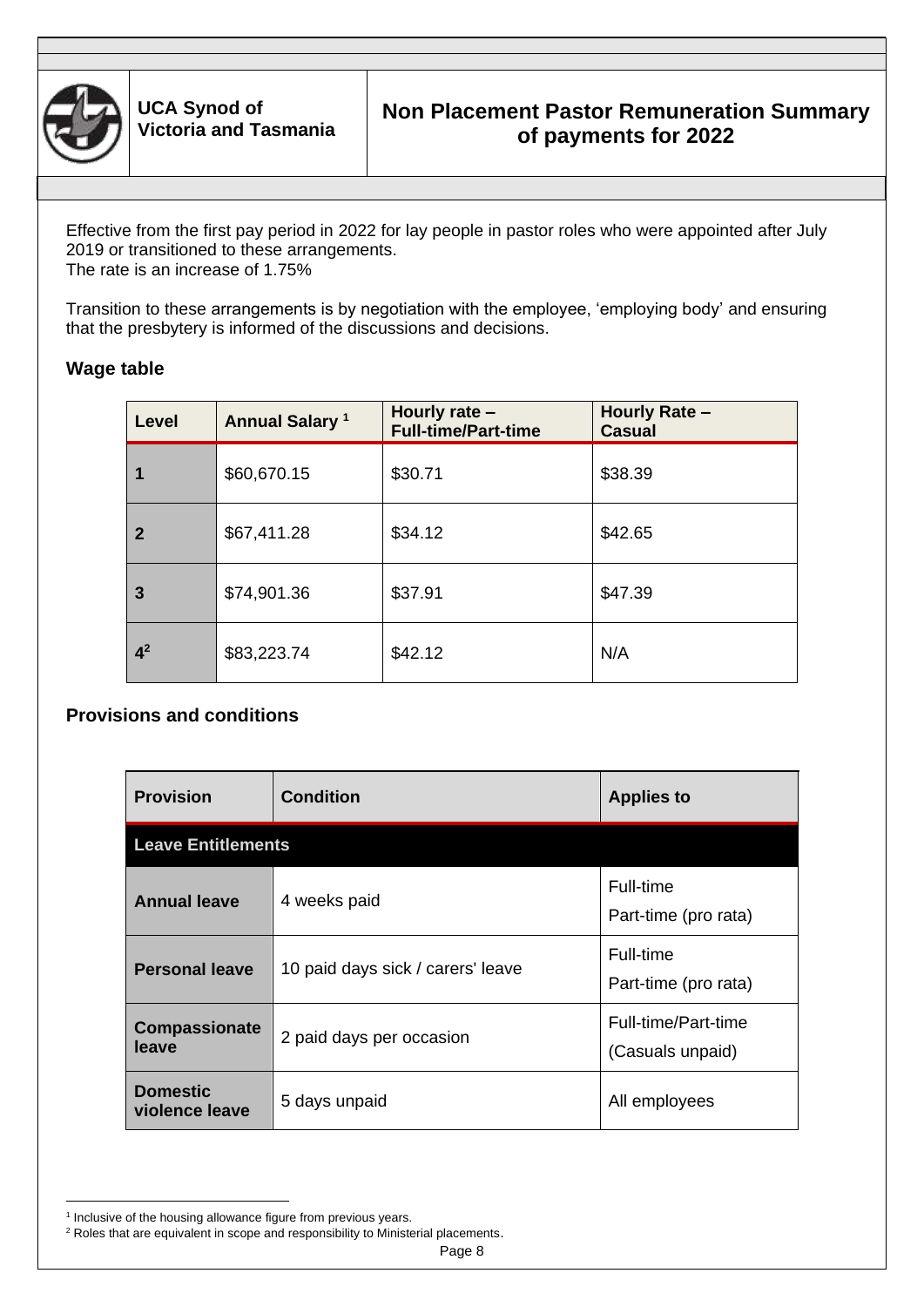| <b>Study leave</b>                                         | Negotiated with congregation; 2 weeks<br>paid leave per year is recommended for<br>pastors at Level 4 or if training is<br>required for the role.                                                                                                                                                                                                                                                                                                                                                                                                                                                                                          | Full-time<br>Part-time (pro rata)                                                             |
|------------------------------------------------------------|--------------------------------------------------------------------------------------------------------------------------------------------------------------------------------------------------------------------------------------------------------------------------------------------------------------------------------------------------------------------------------------------------------------------------------------------------------------------------------------------------------------------------------------------------------------------------------------------------------------------------------------------|-----------------------------------------------------------------------------------------------|
| <b>Parental leave</b>                                      | NES minimum: up to 12 months unpaid.<br>Extra 12 months unpaid leave available<br>on negotiation. <sup>3</sup>                                                                                                                                                                                                                                                                                                                                                                                                                                                                                                                             | All employees with<br>continuous service over<br>12 months (casuals<br>only if regular hours) |
| <b>Long Service</b><br>Leave                               | Victoria: After completing a minimum of<br>7 years 'continuous employment' with<br>'one employer', a pastor is entitled to an<br>amount of long service leave on ordinary<br>pay equal to 1/60th of the period of<br>employment (approx. 6.1 weeks after 7<br>years), less any period taken during that<br>period, which continues to accrue at the<br>same rate thereafter. 4<br>Tasmania: After completing a minimum<br>of 10 years 'continuous employment', a<br>pastor is entitled to eight and two third<br>weeks of paid leave, equal to 1/60th of<br>the period of employment (approx. 8.667<br>weeks after 10 years). <sup>5</sup> | All employees                                                                                 |
| <b>Other Provisions</b>                                    |                                                                                                                                                                                                                                                                                                                                                                                                                                                                                                                                                                                                                                            |                                                                                               |
| <b>Allowances</b>                                          | Travel allowance: If travel is required<br>for the role, actual kms travelled are to<br>be reimbursed in alignment with the ad-<br>hoc travelling allowances for ministers'<br>professional duties (\$0.76 per km)<br><b>Phone allowance:</b> If a phone is required<br>for the role, then provision should be<br>made.<br>Housing allowance: Since 2019 the<br>housing allowance is structured into the<br>salary amounts in Table 1, so should not                                                                                                                                                                                       | All eligible employees                                                                        |
|                                                            | be offered separately.<br><b>Personal Resources Development</b><br>Allowance: These may be negotiated.                                                                                                                                                                                                                                                                                                                                                                                                                                                                                                                                     |                                                                                               |
| <b>Ministers</b><br><b>Benefit</b><br><b>Account (MBA)</b> | Salary packaging as approved by MBA<br>office as fitting ATO criteria.                                                                                                                                                                                                                                                                                                                                                                                                                                                                                                                                                                     | All eligible employees                                                                        |
| <b>Termination</b>                                         | Notice periods as per the National<br>Employment Standards (NES).                                                                                                                                                                                                                                                                                                                                                                                                                                                                                                                                                                          | All employees                                                                                 |

i<br>L  $3$  This is the minimum. Government parental leave scheme may apply.

<sup>4</sup> http://www.business.vic.gov.au/hiring-and-managing-staff/long-service-leave-victoria/long-service-leave-an-overview <sup>5</sup> https://worksafe.tas.gov.au/laws/long\_service\_leave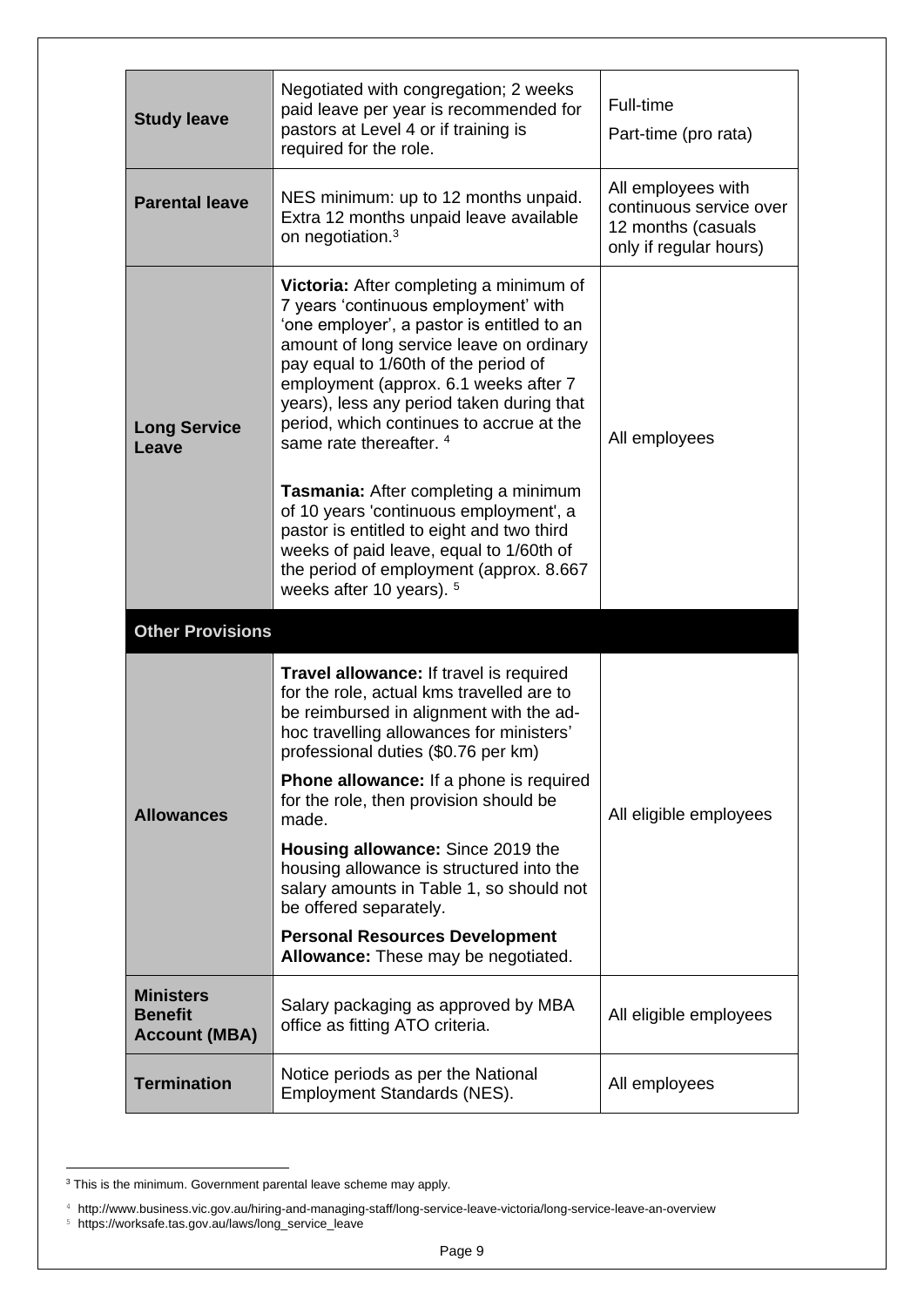## **Level Descriptors**

To assist with salary evaluation a description of the qualifications, skills and abilities and the common duties (commensurate with each level) can be found below.

Please note that indicative roles listed are a guide only and are not exhaustive. For more information, or help determining at which level a position should be classified, please contact the Synod People and Culture Unit [People&Culture@victas.uca.org.au](mailto:People&Culture@victas.uca.org.au) .

| Level 1                 |                                                                                                                                                                                       |
|-------------------------|---------------------------------------------------------------------------------------------------------------------------------------------------------------------------------------|
| <b>Indicative role</b>  | Sunday school coordinator. Teaching Sunday School,<br>$\bullet$<br>ensuring other leaders have copies of curriculum and<br>necessary equipment. Communicating with families           |
|                         | Pastoral care visitor. Visiting members of the<br>$\bullet$<br>congregation, coordinating volunteers.                                                                                 |
| <b>Accountabilities</b> | Employee works under limited supervision with guidance<br>on more complex or sensitive tasks.                                                                                         |
|                         | Work is usually performed within established routines and<br>٠<br>procedures although a degree of initiative is required.                                                             |
|                         | Discretion and judgement required.<br>$\bullet$                                                                                                                                       |
|                         | May be responsible for co-ordinating the work of other<br>$\bullet$<br>employees or volunteers.                                                                                       |
|                         | Employees possess a broad range of skills and general<br>$\bullet$<br>knowledge of the diverse ministry functions.                                                                    |
| <b>Qualifications</b>   | Relevant post-secondary qualifications** of two or more<br>full-time years or equivalent. Or other work experience,<br>expertise and training considered relevant by the<br>employer. |

| <b>Level 2</b>          |           |                                                                                                                                                       |
|-------------------------|-----------|-------------------------------------------------------------------------------------------------------------------------------------------------------|
| <b>Indicative role</b>  | ٠         | Youth Leader – Planning a program, leading a youth<br>group, and coordinating volunteers. Ensuring the<br>provision of pastoral care to young people. |
|                         | $\bullet$ | Pastoral care coordinator. Offering pastoral care,<br>developing a pastoral care plan, managing volunteers,<br>defining pastoral priorities.          |
|                         | ٠         | Coordinator of holiday programs – recruiting, preparing<br>and coordinating volunteers, maintaining records.                                          |
| <b>Accountabilities</b> |           | Employee works without supervision but under general<br>guidance on progress and desired outcomes.                                                    |
|                         | $\bullet$ | Work is occasionally performed within routines and<br>procedures but can also involve significant level of<br>initiative.                             |
|                         | ٠         | Considerable discretion and judgement is required.                                                                                                    |
|                         |           | May be responsible for the work of others, including other<br>ministers.                                                                              |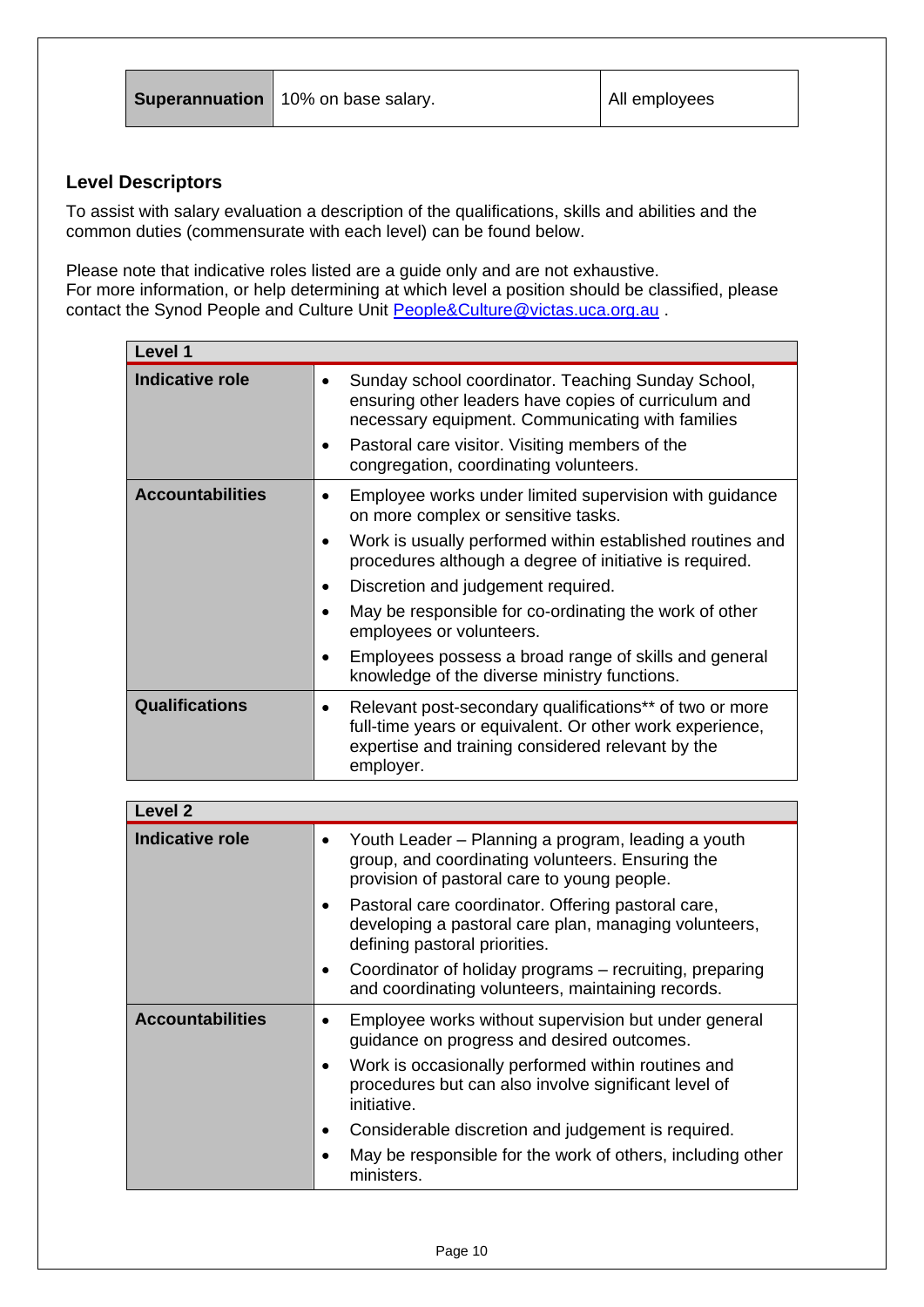|                       | Employee possesses considerable knowledge in many<br>areas with a range of skills that enables many detailed<br>tasks to be managed.                                                |
|-----------------------|-------------------------------------------------------------------------------------------------------------------------------------------------------------------------------------|
| <b>Qualifications</b> | Relevant tertiary degree or diploma** of two or more full-<br>time years or equivalent. Or other work experience,<br>expertise and training considered relevant by the<br>employer. |

| Level 3                 |                                                                                                                                                                                                                                 |
|-------------------------|---------------------------------------------------------------------------------------------------------------------------------------------------------------------------------------------------------------------------------|
| <b>Indicative role</b>  | Children and Families Coordinator - developing and<br>$\bullet$<br>implementing programs/ initiatives for engaging with<br>families in the Church and community. Organising family<br>camps, developing discipleship resources. |
|                         | Aged Care / Prison Chaplain with responsibility for<br>worship and pastoral care,                                                                                                                                               |
|                         | Community worker - responsible for assessing and<br>٠<br>administering emergency relief. Hosting the church drop-<br>in centre, training volunteers, offering crisis pastoral care.                                             |
| <b>Accountabilities</b> | Decision making with broad direction on more complex or<br>$\bullet$<br>sensitive issues.                                                                                                                                       |
|                         | Applies considerable knowledge and skills independently.<br>$\bullet$<br>Operates in non-routine circumstances.                                                                                                                 |
|                         | High levels of judgement and initiative.                                                                                                                                                                                        |
|                         | May be responsible for planning, co-ordinating and<br>$\bullet$<br>managing the work of other individuals or teams.                                                                                                             |
| <b>Qualifications</b>   | Graduate qualification** of three or more full-time years or<br>$\bullet$<br>equivalent. Or an equivalent combination of relevant<br>experience and/or education or training considered<br>relevant by the employer.            |

| Level 4                 |                                                                                                                                                                                                                                                                                              |
|-------------------------|----------------------------------------------------------------------------------------------------------------------------------------------------------------------------------------------------------------------------------------------------------------------------------------------|
| <b>Indicative role</b>  | Youth Coordinator - developing study guides, community<br>$\bullet$<br>youth engagement strategy, pastoral care, training youth<br>leaders, managing budgets and administration, liaison<br>with external local / regional / state-wide entities; input<br>into broad planning and strategy. |
|                         | Chaplaincy coordination. Input into hospital pastoral care<br>programs, advocacy to government departments,<br>managing chaplains, report writing.                                                                                                                                           |
| <b>Accountabilities</b> | Employee works independently under broad direction.<br>٠                                                                                                                                                                                                                                     |
|                         | Exercises a high level of initiative.<br>$\bullet$                                                                                                                                                                                                                                           |
|                         | Applies skills and knowledge with a high degree of<br>$\bullet$<br>independence.                                                                                                                                                                                                             |
|                         | Routinely exercises judgement at critical levels.<br>$\bullet$                                                                                                                                                                                                                               |
|                         | Is capable of program development and implementation.<br>$\bullet$                                                                                                                                                                                                                           |
|                         | Provides strategic support and advice to teams.<br>$\bullet$                                                                                                                                                                                                                                 |
|                         | Able to formulate policy recommendations and implement<br>$\bullet$<br>policies involving major change that may impact on the<br>broader community.                                                                                                                                          |
|                         | Relevant to accountabilities of an ordained minister                                                                                                                                                                                                                                         |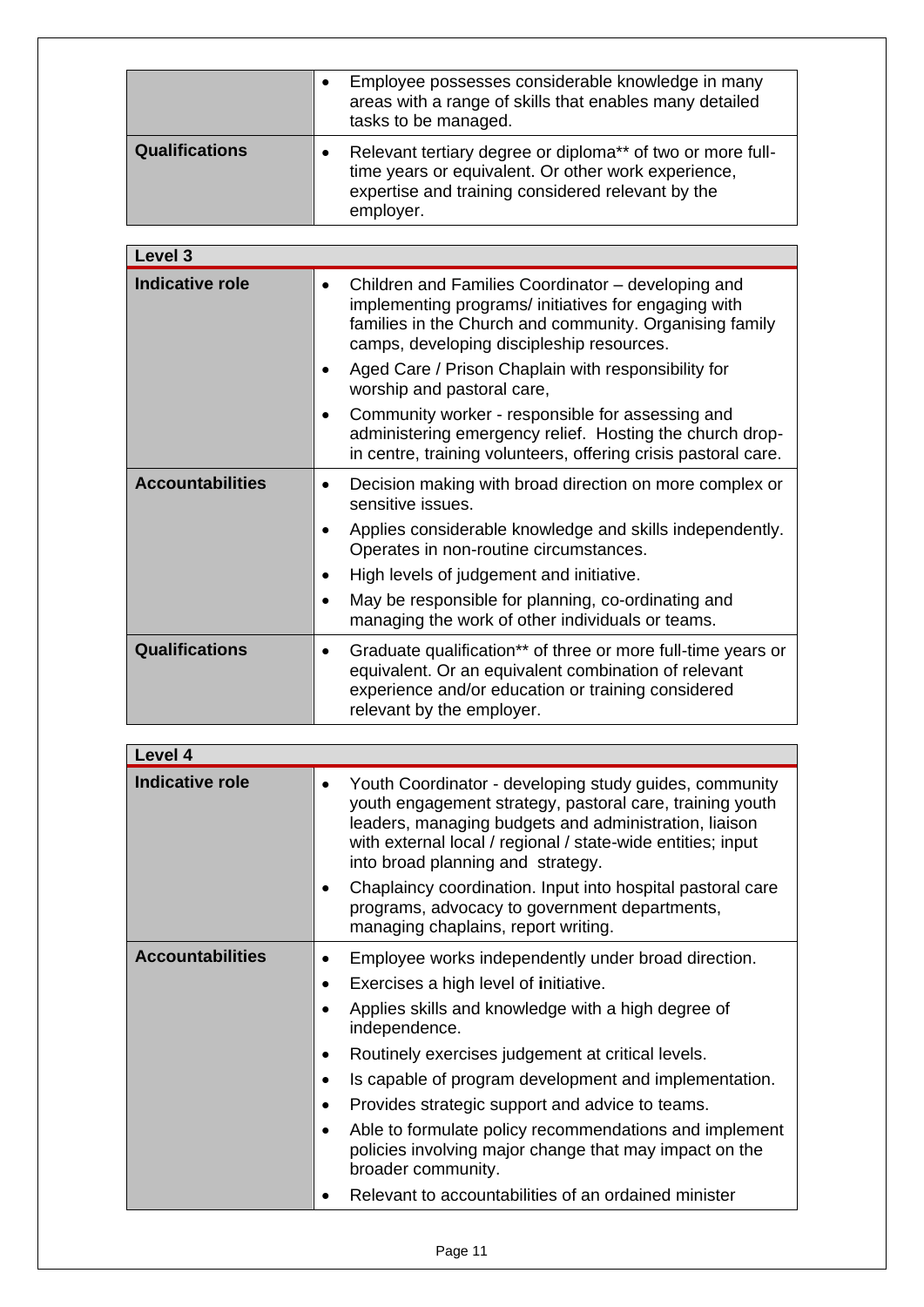| <b>Qualifications</b> |  | Post graduate qualification** or progress towards post<br>graduate qualifications with extensive relevant<br>experience. Or extensive pastoral experience and<br>management expertise. Or a combination of equivalent |
|-----------------------|--|-----------------------------------------------------------------------------------------------------------------------------------------------------------------------------------------------------------------------|
|                       |  | experience, education and/or training.                                                                                                                                                                                |

\*\*Relevant post-secondary, tertiary, graduate or post graduate qualifications should contain courses in theology, pastoral ministry, biblical studies, moral theology, sacraments, church history, The Basis of Union, church teachings, and adult education/formation etc.

Courses in human development, for example, counselling or psychology, interpersonal skills, human relations, principles of communication, group dynamics would also be considered relevant.

### **Study**

It is required that a person in a pastor role will continue to develop general competencies for pastors in the UCA. The Synod's Coordinator for Lay leadership Development, who can be contacted through eLM, will help the pastor and the employing body to understand what ongoing education is required, and how that can be fulfilled. The Presbytery has oversight of the pastor's progress in this process*. (Regulations 2.4.6, and 2.4.3)*

People in pastor roles are required to have undertaken core competency training within three months of the appointment.

**Rev Dr Mark Lawrence General Secretary**

**November 2021**